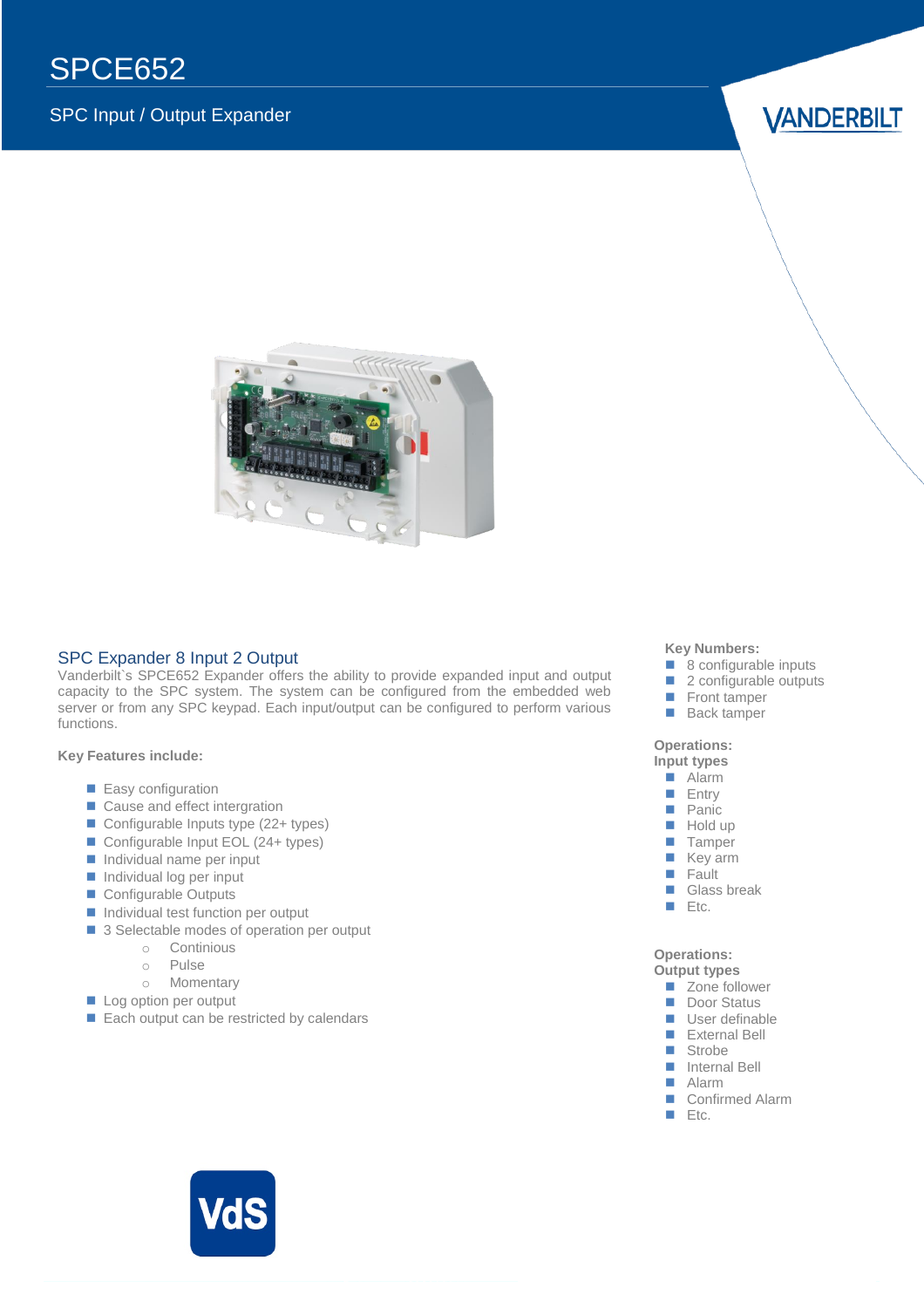### SPC Input Output Expander

## **VANDERBILT**



#### **Technical Data**

| <b>Functional</b>         |                                                                               |
|---------------------------|-------------------------------------------------------------------------------|
| Number of on-board inputs | 8                                                                             |
| <b>EOL</b> resistors      | Dual 4k7/4K7 (default),<br>other resistor combinations configurable           |
| Number of on-board relays | 2 (single-pole changeover, 30 V DC / max. 1 A resistive switching<br>current) |
| Interfaces                | X-BUS (in, out, branch)                                                       |

### Power and Mechanical

| Operating voltage     | $9.5 - 14$ V DC                              |
|-----------------------|----------------------------------------------|
| Operating current     | Max. 80 mA at 12 V DC (all relays activated) |
| Quiescent current     | Max. 40 mA at 12 V DC                        |
| Tamper contact        | Front spring tamper, back tamper             |
| Operating temperature | $-10^{\circ}$ ~ +50 °C                       |
| Housing               | Plastic housing (ABS)                        |
| Colour                | RAL 9003 (signal white)                      |
| <b>Dimensions</b>     | 200 x 153 x 47 mm (housing),                 |
|                       | 150 x 82 x 20 mm (PCB)                       |
| Weight                | $0.350$ kg                                   |
|                       |                                              |

VANDERBILT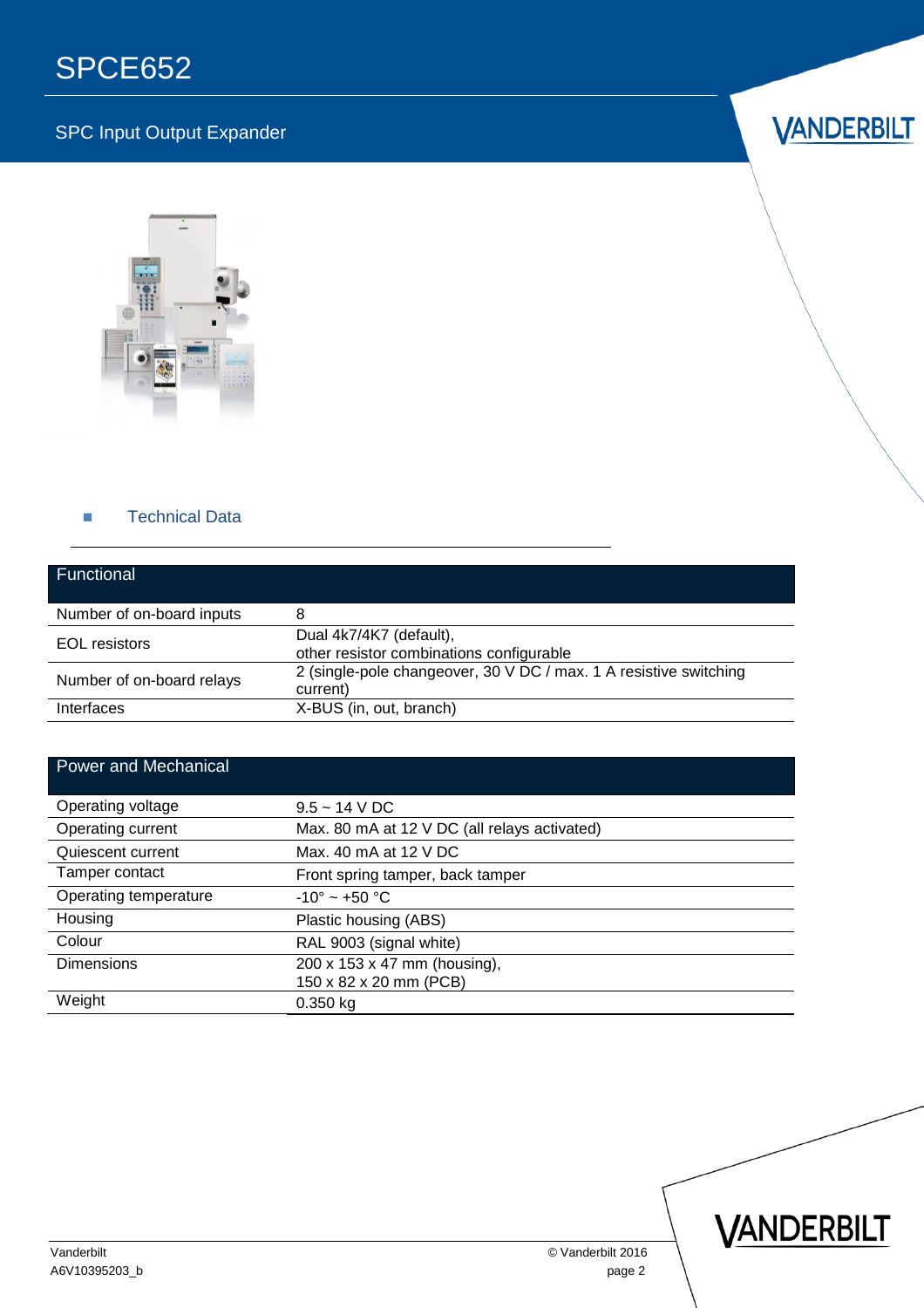# **VANDERBILT**

### **C**rdering Data

| Type     | Art. No.         | <b>Description</b> | Weight* |
|----------|------------------|--------------------|---------|
| Expander | V54542-F106-A100 | SPCE652            | 0.350Ka |

\* Total weight of the product inclusive of the weight of its accessories and packaging.

### Additional Ordering Data

| <b>Type</b>       | Art. No.         | <b>Description</b>                                                                       |  |
|-------------------|------------------|------------------------------------------------------------------------------------------|--|
| <b>SPC Panels</b> |                  |                                                                                          |  |
| SPC6350.320-L1    | V54541-C118-A100 | SPC control panel, 16-512 zones, Ethernet, G5 metal housing                              |  |
| SPC6330.320-L1    | V54541-C105-C100 | SPC control panel, 8-512 zones, Ethernet, G3 metal housing                               |  |
| SPC5350.320-L1    | V54541-C117-A100 | SPC control panel, 16-128 zones, Ethernet, G5 metal housing                              |  |
| SPC5330.320-L1    | V54541-C107-B100 | SPC control panel, 8-128 zones, Ethernet, G3 metal housing                               |  |
| SPC5320.320-L1    | V54541-C106-B100 | SPC control panel, 8-128 zones, Ethernet, G2 metal housing                               |  |
| SPC4320.320-L1    | V54541-C109-B100 | SPC control panel, 8-32 zones, Ethernet, G2 metal housing                                |  |
| SPC4320.220-L1    | V54541-C114-A100 | SPC control panel, 8-32 zones, Ethernet, G2 housing with<br>metal base and plastic cover |  |
| Keypads           |                  |                                                                                          |  |
| SPCK520.100-N     | V54543-F115-A100 | Compact Keypad with graphical display and audio                                          |  |
| SPCK521.100-N     | V54543-F116-A100 | Compact Keypad with graphical display, card reader and audio                             |  |
| SPCK620.100       | V54543-F110-A100 | LCD keypad with graphical display                                                        |  |
| SPCK623.100       | V54543-F111-A100 | LCD keypad with graphical display, card reader and audio                                 |  |
| SPCK420.100       | V54543-F101-A100 | LCD keypad with 2 x 16 characters                                                        |  |
| SPCK421.100       | V54543-F102-A100 | LCD keypad with 2 x 16 characters and integrated card reader                             |  |
| <b>Expanders</b>  |                  |                                                                                          |  |
| SPCE452.100       | V54542-F107-A100 | Expander with 8 outputs, back tamper                                                     |  |
| SPCE652.100       | V54542-F106-A100 | Expander with 8 inputs and 2 outputs, back tamper                                        |  |
| SPCA210.100       | V54547-A101-A100 | 2-door expander                                                                          |  |
| SPCP432.300       | V54545-C103-A100 | Smart PSU with 2-door expander, G2-housing                                               |  |
| SPCP433.300       | V54545-C104-A100 | Smart PSU with 2-door expander, G3-housing                                               |  |
| SPCE110.100       | V54542-F104-A100 | Keyswitch expander with 2 LEDs and 3-position key switch                                 |  |
| SPCE120.100       | V54542-F105-A100 | Indication expander with 16 LEDs, 4 function keys and<br>integrated card reader          |  |
| SPCW130.100       | V54554-F101-B100 | SiWay RF-expander                                                                        |  |
| SPCP332.300       | V54545-C102-A100 | Smart PSU with 8 inputs and 2 outputs, G2-housing                                        |  |
| SPCP333.300       | S54545-C101-A100 | Smart PSU with 8 inputs and 2 outputs, G3-housing                                        |  |
| SPCP355.300       | S54545-C105-A100 | Smart PSU with 8 inputs and 6 outputs, G5 metal housing                                  |  |

Vanderbilt © Vanderbilt 2016 A6V10395203\_b page 3

VANDERBILT